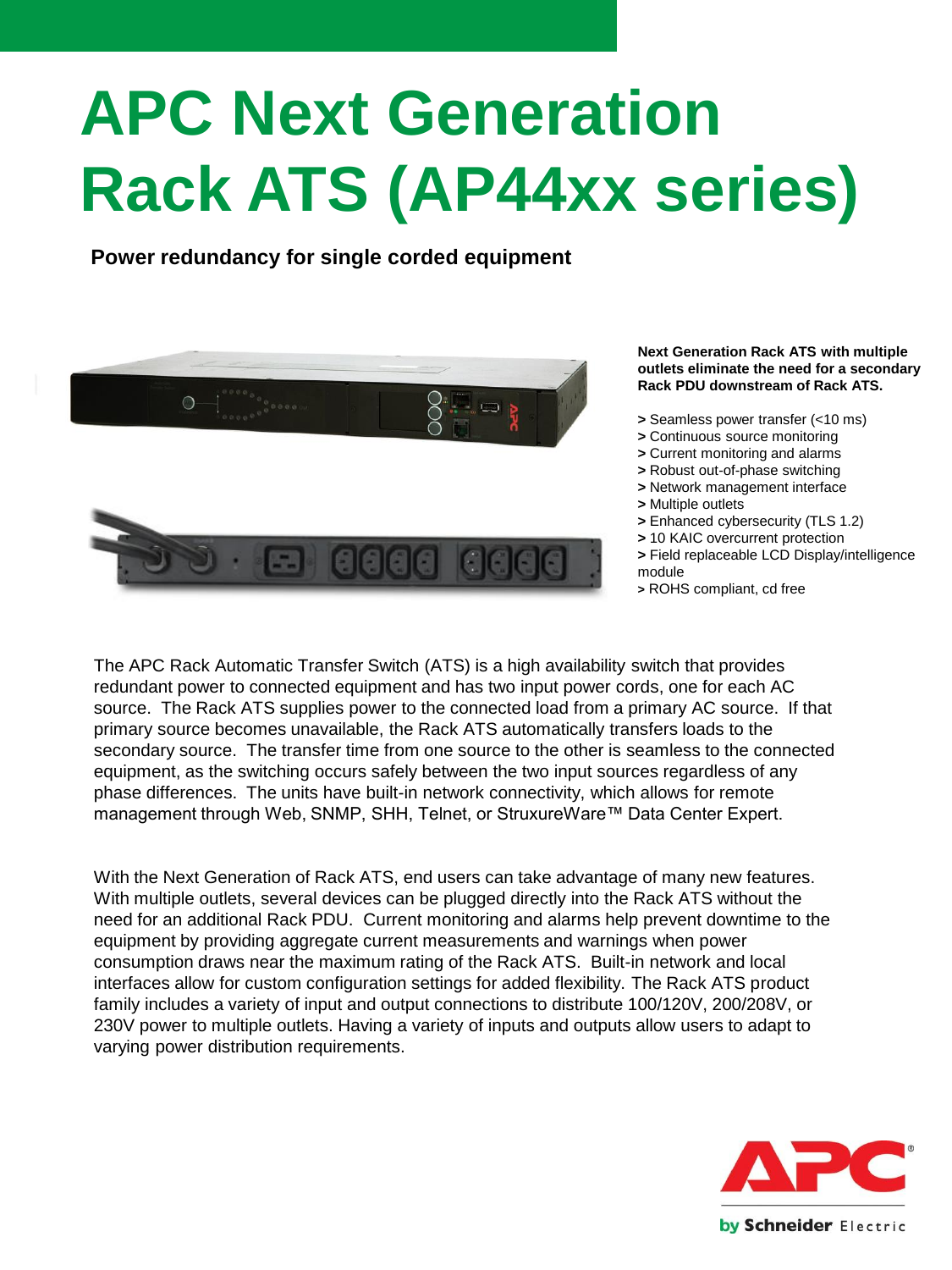## **Rack ATS Features**

### **Front Panel interface**



#### **Seamless power transfer**

APC Rack ATS units switch power seamlessly to IT equipment. Per the ITI Curve, typical power supplies will operate 20ms after AC voltage drops to zero. The IEEE 1100-1999 standard also references the ITI curve. The SSI (Server System Infrastructure) standard recommends a hold-up time for power supplies to be a minimum of 21 ms for a voltage range of 100-240V. However, some devices have been observed to require 10-20ms.

Based on this, the AP44xx series Rack ATS has been designed to switch in <10ms (<12ms if configured for low sensitivity). The switching time includes the time for the built-in intelligence to determine whether the voltage and frequency are in range. Any point of failure in the electronics does not cause a drop out of the output voltage because the unit incorporates redundancy of its electronic circuitry to avoid fault tolerance.



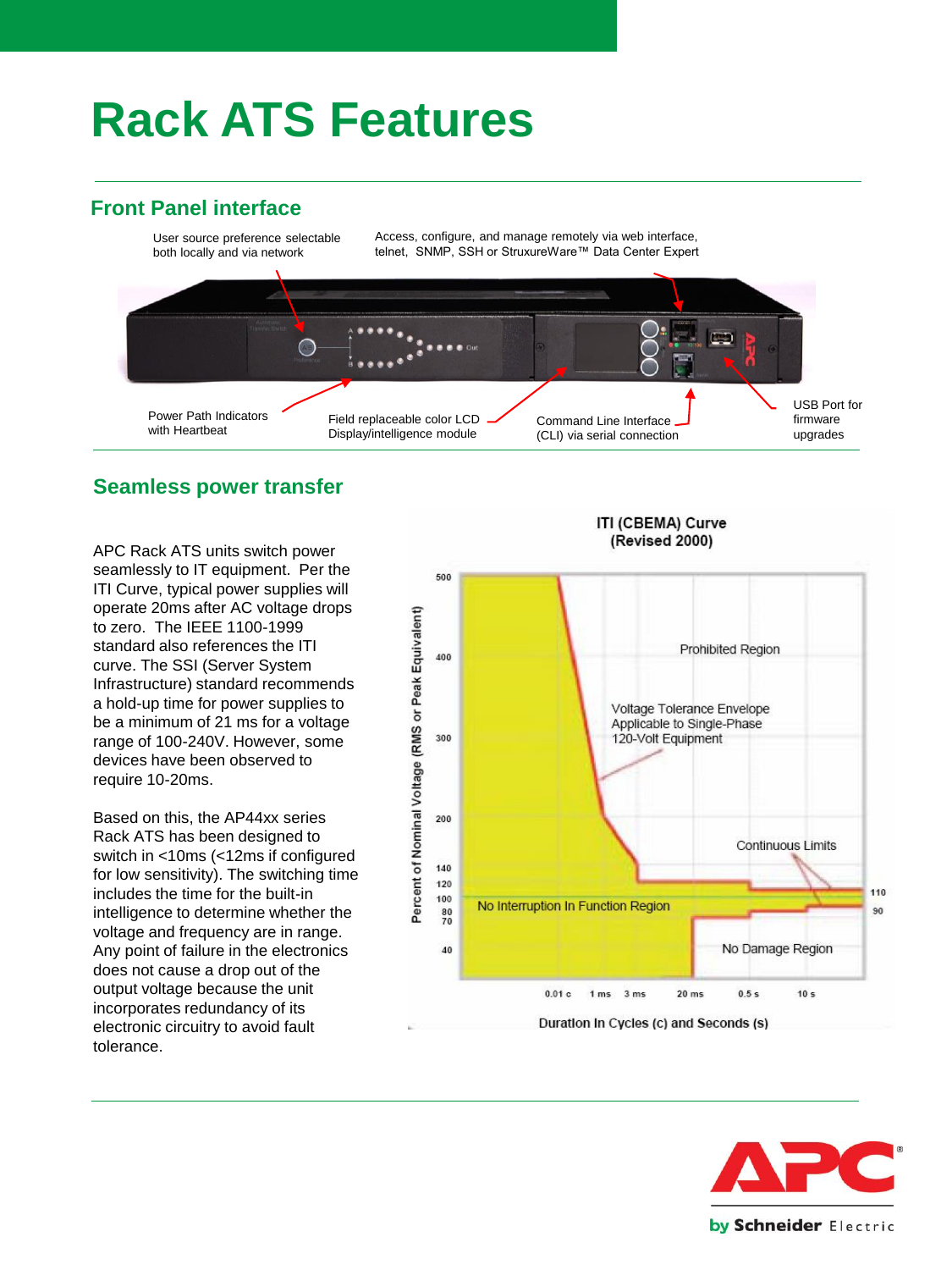# **Rack ATS Features**

### **Robust out-of-phase switching**

To prevent relay welding, both hot and neutral lines are switched using a break-before-make system so there is no cross-connection of sources, regardless of the phase between sources.

- AC sources are isolated prior to switching outputs, eliminating the chances of relays welding at contacts
- Sources can be up to 180 degrees out-of-phase



#### **Current monitoring and alarms**

Current monitoring and alarms help prevent downtime by providing aggregate current measurements and warnings when power consumption draws near the maximum rating of the Rack ATS.

- **E** Aggregate current metering display
- Overload warnings locally and via network
- Fully customizable settings

### **Continuous source monitoring**

With a built-in intelligent interface, APC Rack ATS units can monitor both sources for voltage and frequency fluctuation.

- "Real time" monitoring of input voltage and frequency
- **EXECT** Auto detection of nominal frequency
- **.** User Configurable voltage and frequency range settings

#### Status

Load Configuration

Status

Peak Current

Configuration Low Load Warning (0 to 16)

Apply Cancel

 $\Delta$ 

| <b>Unit Status</b>                          |                                     |                                     |  |
|---------------------------------------------|-------------------------------------|-------------------------------------|--|
| C Source R selected Switchnuer Possible     |                                     |                                     |  |
| Source Status                               |                                     |                                     |  |
| Selected Source<br>Source B                 | <b>Proferred Source</b><br>Source B | Source &<br>OK                      |  |
| Source R<br>Selected                        |                                     |                                     |  |
| <b>Power Supplies</b>                       |                                     |                                     |  |
| Source A 24V<br><b>OK</b>                   | Source B 24V<br>OK                  | <b>Source A Boost Voltage</b><br>OK |  |
| Source B Boost Voltage<br>oк                | 3.3W<br>OK                          | 1.0V<br><b>OK</b>                   |  |
| <b>Others</b>                               |                                     |                                     |  |
| <b>Phase Synchronization</b><br>Out of sync | <b>Front Panel</b><br>Unionized     |                                     |  |
| <b>Event Counts</b>                         |                                     |                                     |  |
| <b>Redundancy Loss</b><br>٠                 | Source Switch<br>x                  | <b>Over Current</b><br>٥            |  |
| Source Preference Change<br>٠               | Spike/Dropout<br>٠                  | <b>Surge/Oroop</b><br>٠             |  |
| Freq Out of Range<br>$\circ$                |                                     |                                     |  |
| <b>El Reset Event Count</b>                 |                                     |                                     |  |
| Apply Cancel                                |                                     |                                     |  |

#### **Network management interface**

User interface allows remote access to unit status and settings locally and remotely. Fully configurable menu options give users the flexibility to set unit options.

- **Built in network management**
- **E** Accessible via Web (Ethernet), telnet (serial), SNMP, and Command Line Interface (CLI)
- Compatible with StruxureWare™ Data Center Expert

#### Schneider Auto

<sup>O</sup> No Alarms

| Home                                                                                 |  |
|--------------------------------------------------------------------------------------|--|
| <b>Active Alarms</b><br><b>O</b> No Alarms Present                                   |  |
| Switch/Source Status<br>G Source B selected, Switchover Possible                     |  |
| <b>Load Status</b><br><b>Output Power</b><br>0.00 kMA<br>Load<br>A0.0<br>Normal Load |  |